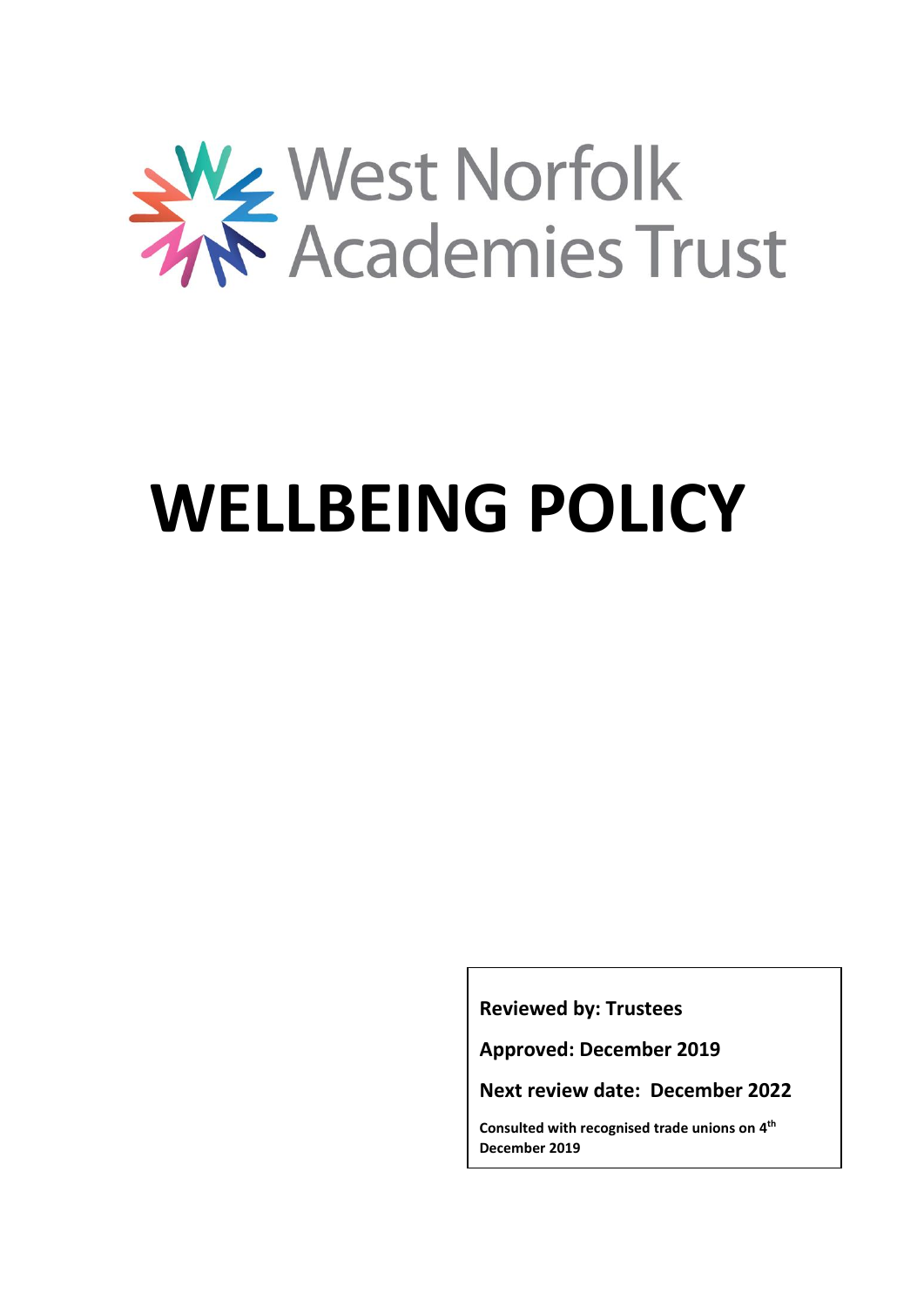## **Contents**

| 1. Terms of Reference                                       | 1       |
|-------------------------------------------------------------|---------|
| 2. Introduction                                             | 1       |
| 3. Responsibilities                                         | $1 - 3$ |
| 4. Support Mechanisms                                       | $3 - 4$ |
| 5. Relationship with other policies                         | 5       |
| Appendix 1. Health & Safety Executives Management Standards | $6 - 8$ |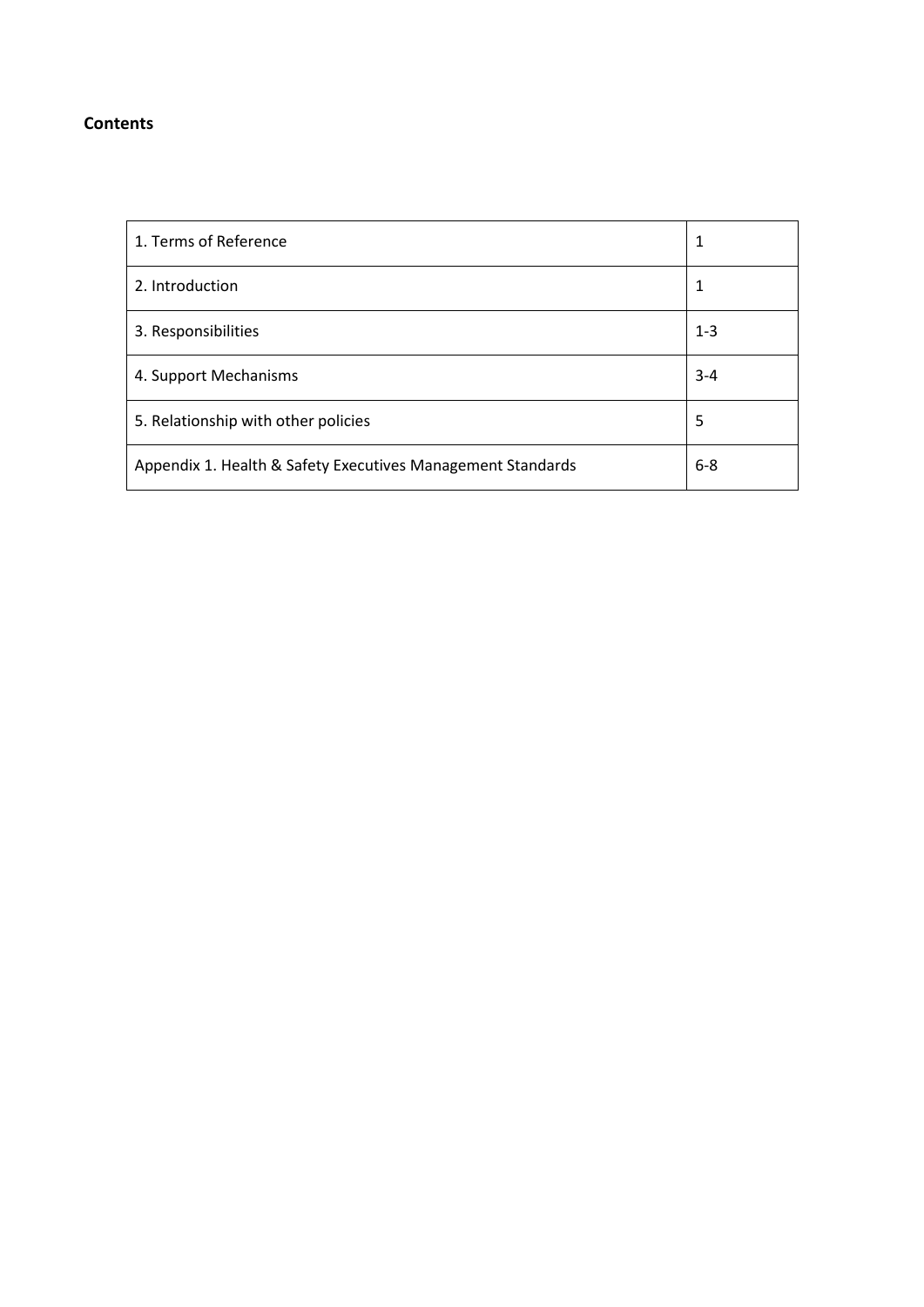# **1. Terms of Reference**

**1.1** For all employees employed by West Norfolk Academies Trust.

# **1.2 Definitions:**

- "Headteacher" also refers to any other title used to identify the Headteacher, where appropriate, or other senior manager delegated to deal with the matter by the Headteacher.
- "Line manager" also refers to any other title used to identify a direct supervisor or other senior manager.

# **2. Introduction**

- **2.1** The Trust recognises its responsibility for the health, safety and welfare of its employees and understands that wellbeing and performance are linked.
- **2.2** The Trust are committed to fostering a culture of co-operation, trust and mutual respect, where all individuals are treated with dignity, and can work at their optimum level.
- **2.3** This Employee Wellbeing Policy sets West Norfolk Academy Trust's commitment to employee health and the responsibilities of managers and others for maintaining psychological health, physical health, health promotion initiatives, communicating and training on health issues, the range of support available for the maintenance of mental health, and organisational commitment to handling individual issues. This policy does not form part of any employee's contract of employment and it may be amended at any time.
- **2.4** The Trust recognise that work-related stress has a negative impact on employees' wellbeing and that it can take many forms and so needs to be carefully analysed and addressed at an organisational level.
- **2.5** The Trust are committed to balancing the needs of employees and the Trust's educational, business and operational needs.

#### **3. Responsibilities**

#### **3.1. The Trust**

- **3.1.1.** The Trust has a legal duty of care to employees to ensure health at work, as set out in the Health and Safety at Work etc. Act 1974 and the Management of Health and Safety at Work Regulations 1999. The Trust will ensure that its policies and practices reflect this duty and review the operation of these documents at regular intervals.
- **3.1.2.** In addition to reducing safety risks, we will operate the business in a way that minimises harm to employees' mental health, for example by ensuring that the demands of jobs are reasonable and having policies and procedures in place to support employees experiencing mental ill health at work.
- **3.1.3.** The Trust will:
	- Take overall responsibility for implementing this policy
	- Adopt the appropriate policies in respect of 'family friendly' employment, including consideration of flexible working arrangements, part-time working, etc. where this can be implemented without detriment to the operational requirements of the Trust
	- Ensure clear procedures are in place that will minimise levels of stress caused to employees when following formal procedures such as the capability, disciplinary or sickness absence management procedures
	- Ensure that employees' roles and responsibilities area clearly defined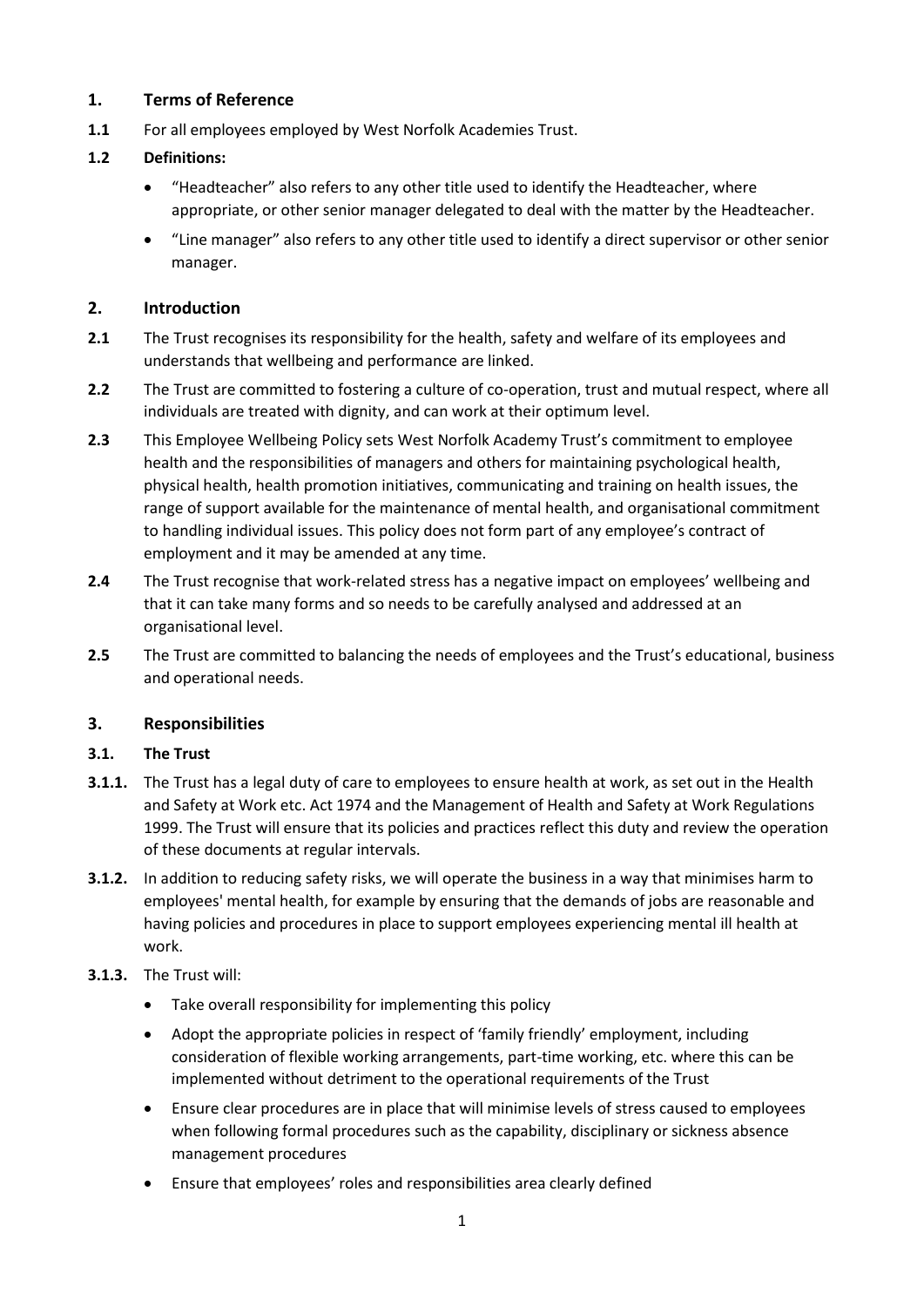- Put in place measures to prevent and manage risks to employee wellbeing, together with appropriate training and individual support
- Seek to foster a mentally healthy culture by incorporating these principles into line manager training and running regular initiatives to raise awareness of mental health issues at work
- Conduct regular staff surveys regarding wellbeing and an action plan will be produced based on responses.

#### **3.2. The Headteacher**

- **3.2.1.** The Headteacher is responsible for monitoring the implementation of the procedure to ensure that the procedure is communicated to employees and that it is applied consistently.
- **3.2.2.** The Headteacher will:
	- Create reasonable opportunities for employees to discuss concerns, and enable employees to do so in a supportive environment where stress is not considered a weakness.
	- Pay attention to any indication of changes in performance or behaviour in employees and promote sympathetic alertness to employees who show signs of being under stress
	- Follow agreed procedures when there are concerns or absence due to work related stress and other mental-health problems
	- Ensure that contact is maintained with staff while absent and that a return-to-work procedure is established in the workplace that is supportive of employees
	- Carry out a risk assessment, where necessary, and especially when concerns have been raised, as soon as possible
	- Carefully plan and agree work-life balance solutions including flexible working practices where possible and appropriate
	- Ensure that the right people are recruited to the right jobs and that a good match is obtained between individuals recruited and job descriptions/specifications
	- Make sure jobs are designed fairly and that work is allocated appropriately between teams
	- Demonstrate commitment, via systems and practices in place in the Trust, to employees maintaining a good work/life balance, and ensure that such practices are communicated to all employees
	- Manage pressures which may affect employees, including the impact of workload pressures, and anticipate likely problems, taking action to reduce the effects of these pressures where possible

#### **3.3. Line managers**

- **3.3.1.** Line managers will put in place measures to minimise the risks to employee wellbeing. Managers must familiarise themselves with the Health and Safety Executive's stress management standards, **Appendix 1**, and use these to mitigate psychological risks in their teams. For example, managers should ensure that employees understand their role within the team and receive the necessary information and support from managers and team members to do their job. Managers must also familiarise themselves with the organisation's policies on diversity and tackling inappropriate behaviour in order to support employees, for example on bullying and harassment issues.
- **3.3.2.** In particular, line managers must ensure that they take steps to reduce the risks to employee health and wellbeing by:
	- Creating reasonable opportunities for employees to discuss concerns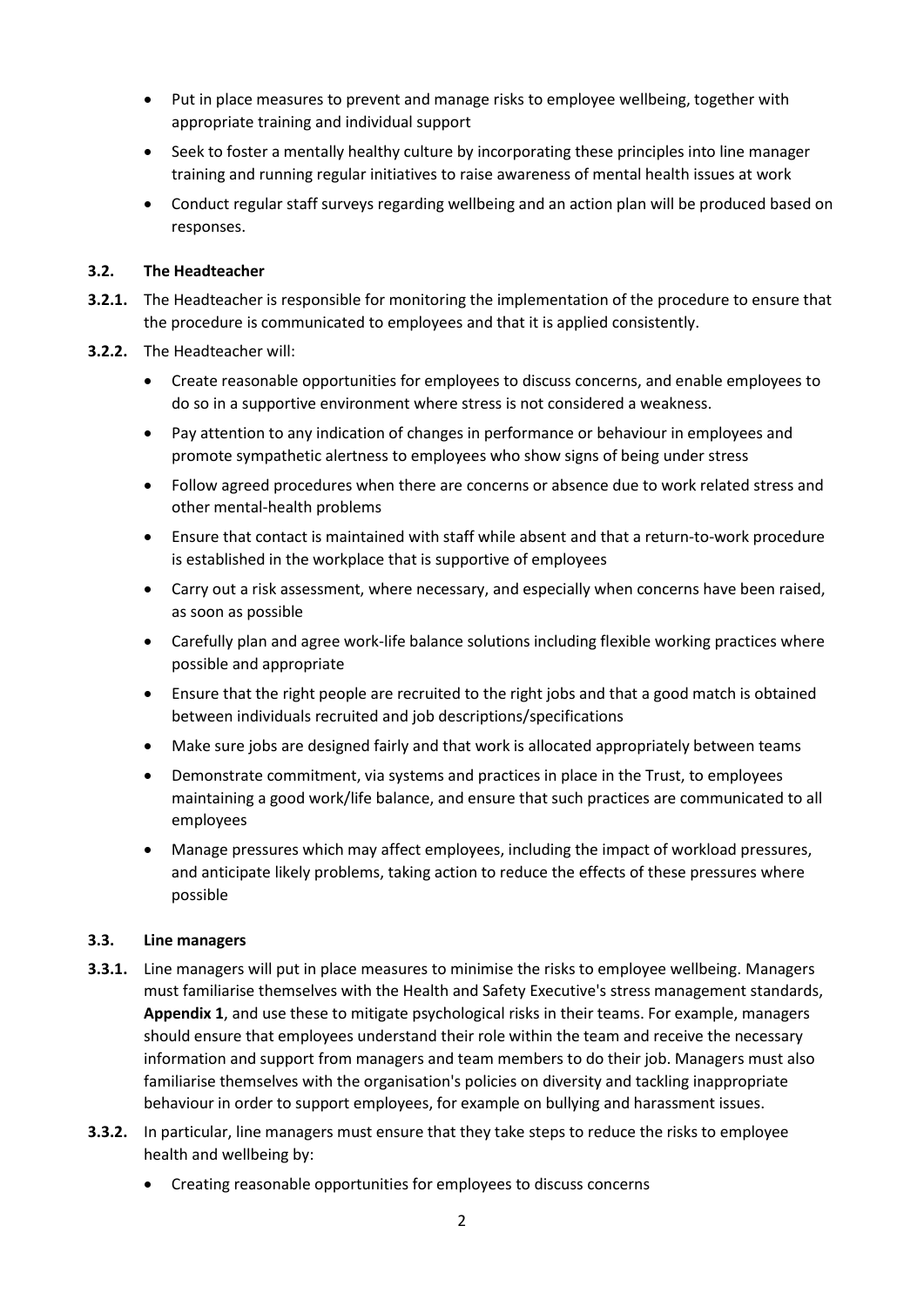- Paying attention to any indication of changes in performance or behaviour in employees and promote sympathetic alertness to employees who show signs of being under stress
- Following agreed procedures when there are concerns or absence due to work related stress and other mental-health problems
- Carrying out a risk assessment, where necessary, and especially when concerns have been raised, as soon as possible
- Seeking agreement from the employee for a referral to Occupational Health or Counselling if this is required and/or appropriate in the circumstances
- Keeping employees in the team up to date with developments at work and how these might affect their job and workload
- Ensuring that employees know who to approach with problems concerning their role and how to pursue issues with senior management
- Ensuring that staff work in premises that are appropriate, safe and fit for purpose
- Allegations of bullying by staff are investigated promptly and appropriate action taken
- Zero tolerance approach to violence or the threat of violence from pupils, parents and colleagues

#### **3.4. Employees**

- **3.4.1.** Employees must take responsibility for managing their own health and wellbeing, by adopting good health behaviours (for example in relation to diet, exercise, alcohol consumption and smoking) and informing the organisation if they believe work or the work environment poses a risk to their health. Any health-related information disclosed by an employee during discussions with managers or the occupational health service is treated in confidence.
- **3.4.2.** Employees should:
	- Seek support or help when they think they are experiencing a problem at the earliest opportunity to ensure effective strategies can be implemented
	- Act in a manner that respects the health and safety needs of themselves or others whilst in the workplace
	- Ensure awareness of the Trust's policies and procedures relevant to employee wellbeing
	- Assist in the development of good practice and ensure that they do not, through their actions or omissions, create unnecessary work for themselves or colleagues
	- Treat colleagues and all other persons whom they interact with during the course of their work with consideration, respect and dignity
	- If required, attend appointments with Occupational Health or other medical appointment/examination by a registered medical practitioner nominated by the Trust.

#### **4. Support Mechanisms**

#### **4.1. Training and communications**

**4.1.1.** Line managers and employees will regularly discuss individual training needs to ensure that employees have the necessary skills to adapt to ever-changing job demands. An examination of training needs will be particularly important prior to, and during, periods of organisational change.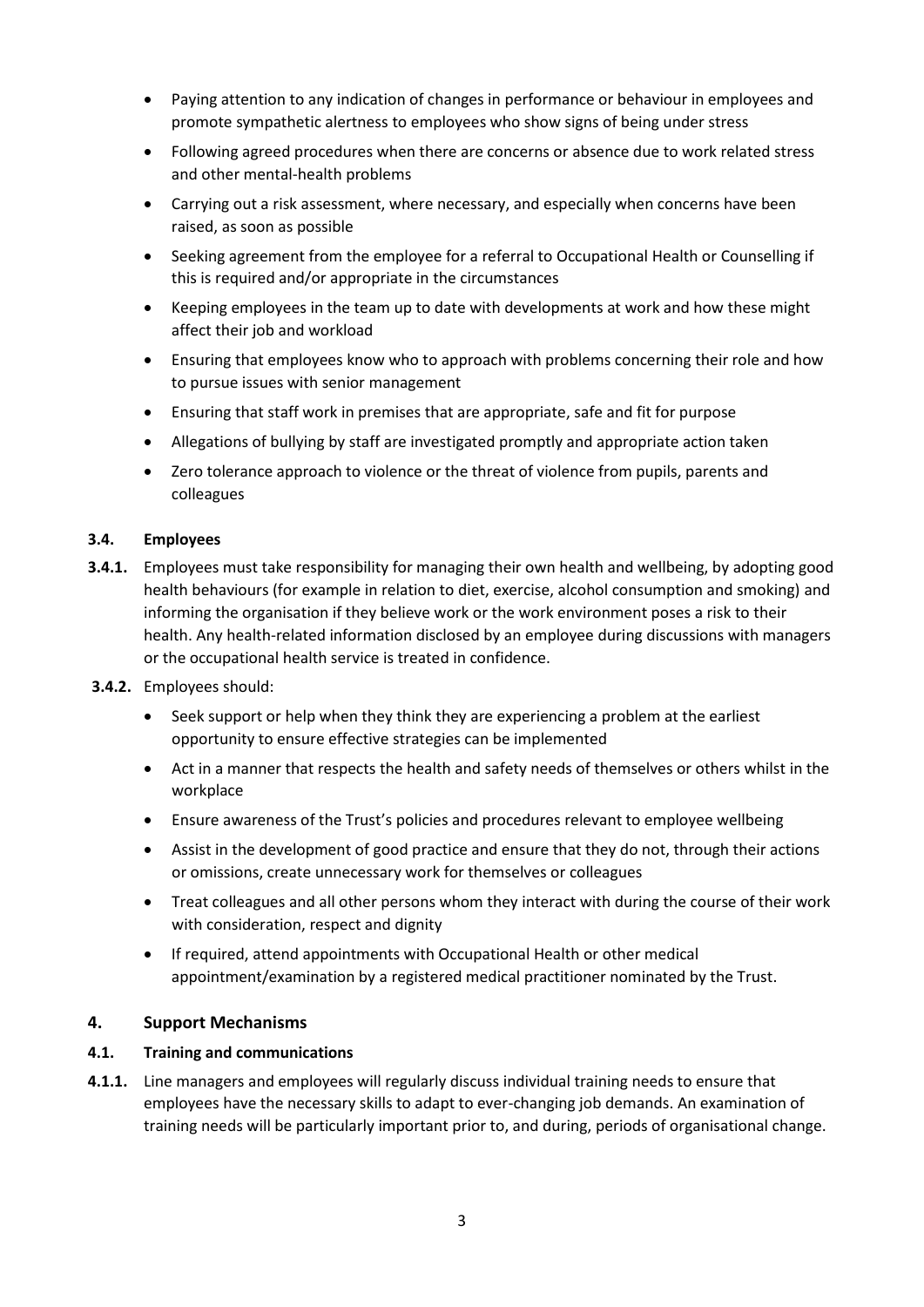**4.1.2.** All employees are expected to be aware of the importance of effective communication and to use the media most appropriate to the message, for example team meetings, one-to-one meetings, electronic communications and organisation-wide methods.

The organisation will ensure that structures exist to give employees regular feedback on their performance, and for them to raise concerns.

**4.1.3** The Trust will introduce Wellbeing Focus groups and Representatives will be from schools across the Trust and each school will have a wellbeing work party.

#### **4.2. Occupational health support**

- **4.2.1.** The occupational health provider delivers a comprehensive service designed to help employees stay in work, or to return to work, after experiencing mental health problems. This includes preparing medical assessments of individuals' fitness for work following referrals from line managers and the HR department and working with individuals to help them to retain employment.
- **4.2.2.** Occupational health professionals can aid in developing rehabilitation plans for employees returning to work after absences related to mental ill health, and work with Senior Managers and Trust HR in designing jobs and working environments to ensure that rehabilitation is successful.
- **4.2.3.** A referral to the occupational health team will be made if this is considered appropriate after an employee's initial discussion with their line manager. Discussions between employees and the occupational health professionals are confidential, although the occupational health team will provide a report on the employee's fitness to work, and any recommended adaptations to the working environment, to the School.

#### **4.3. Counselling**

- **4.3.1.** Counselling can be provided where appropriate through the Trust's provider. This will be a confidential, independent service using professionally qualified counsellors.
- **4.3.2.** Employees can access the Counselling Service by contacting their Line Manager

#### **4.4. Mediation**

**4.4.1.** A mediation service could also be supportive in order to assist employees to return to normal working relationships. This could be accessed via ACAS. Where this service is appropriate it will be discussed with the employees affected by the situation.

#### **4.6. Other**

Other measures available to support employees in maintaining health and wellbeing include:

- Procedures for reporting and handling inappropriate behaviour (for example bullying and harassment)
- Special leave arrangements
- Opportunities for flexible working
- Support for workers with disabilities
- The organisation's grievance policy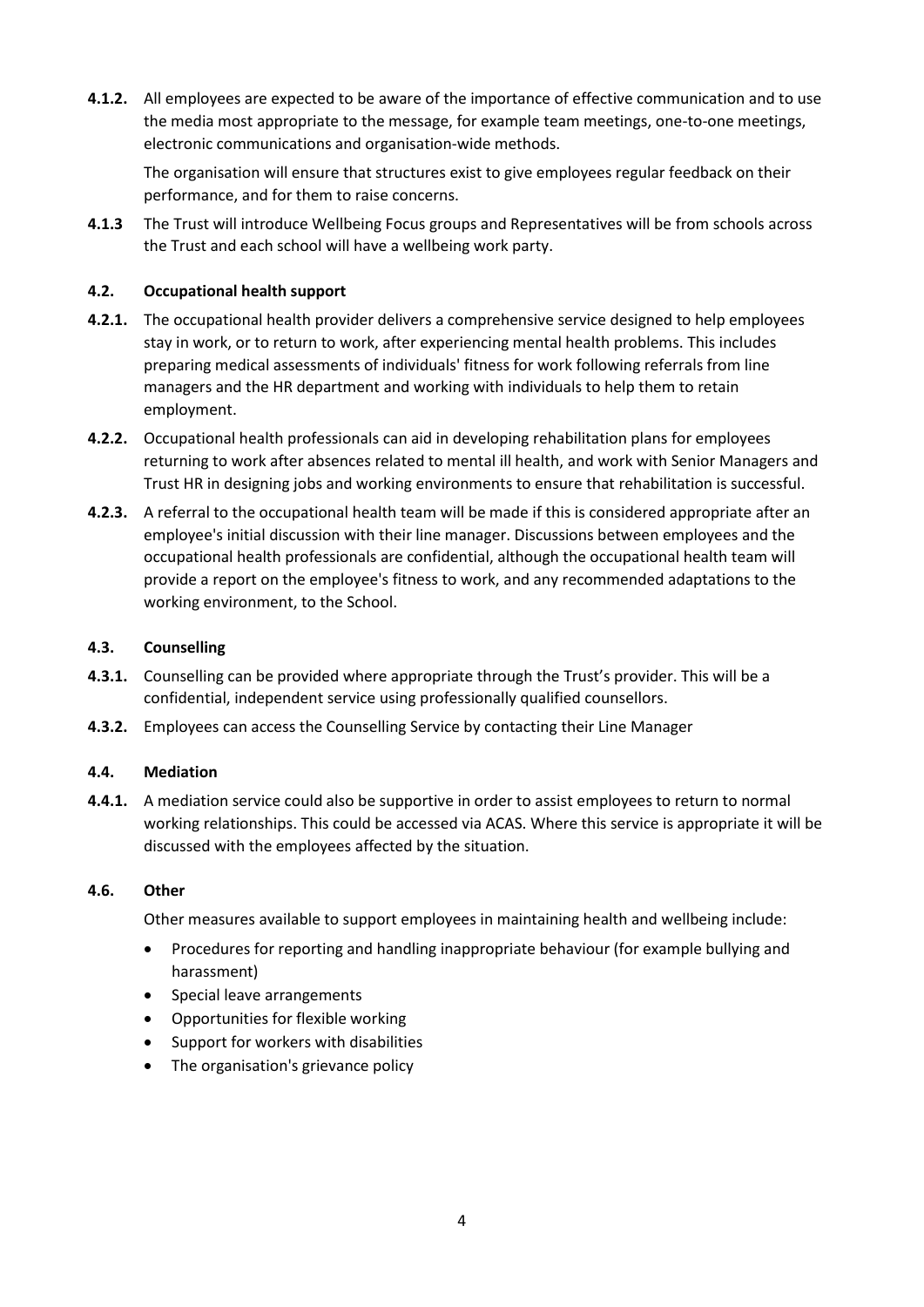# **5. Relationship with other policies**

This employee wellbeing policy should be read in conjunction with other policies and procedures covering attendance and health, including policies on work-life balance, special leave, flexible working, the management of short and long-term absence, sick pay, bullying and harassment, violence at work, equal opportunities and employees training and development.

The Trust takes very seriously its duty of care as an employer to all employees and a number of policies and procedures have been made in relation to this duty.

These include:

- Leave of Absence
- Sickness Absence
- **•** Stress Management Policy
- Health and Safety Policy
- **•** Equality Duty Statement
- Flexible Working Policy
- Bullying and Harassment
- Grievance Procedure
- Whistleblowing Procedure

All policies are published on the individual School and Trust websites as appropriate.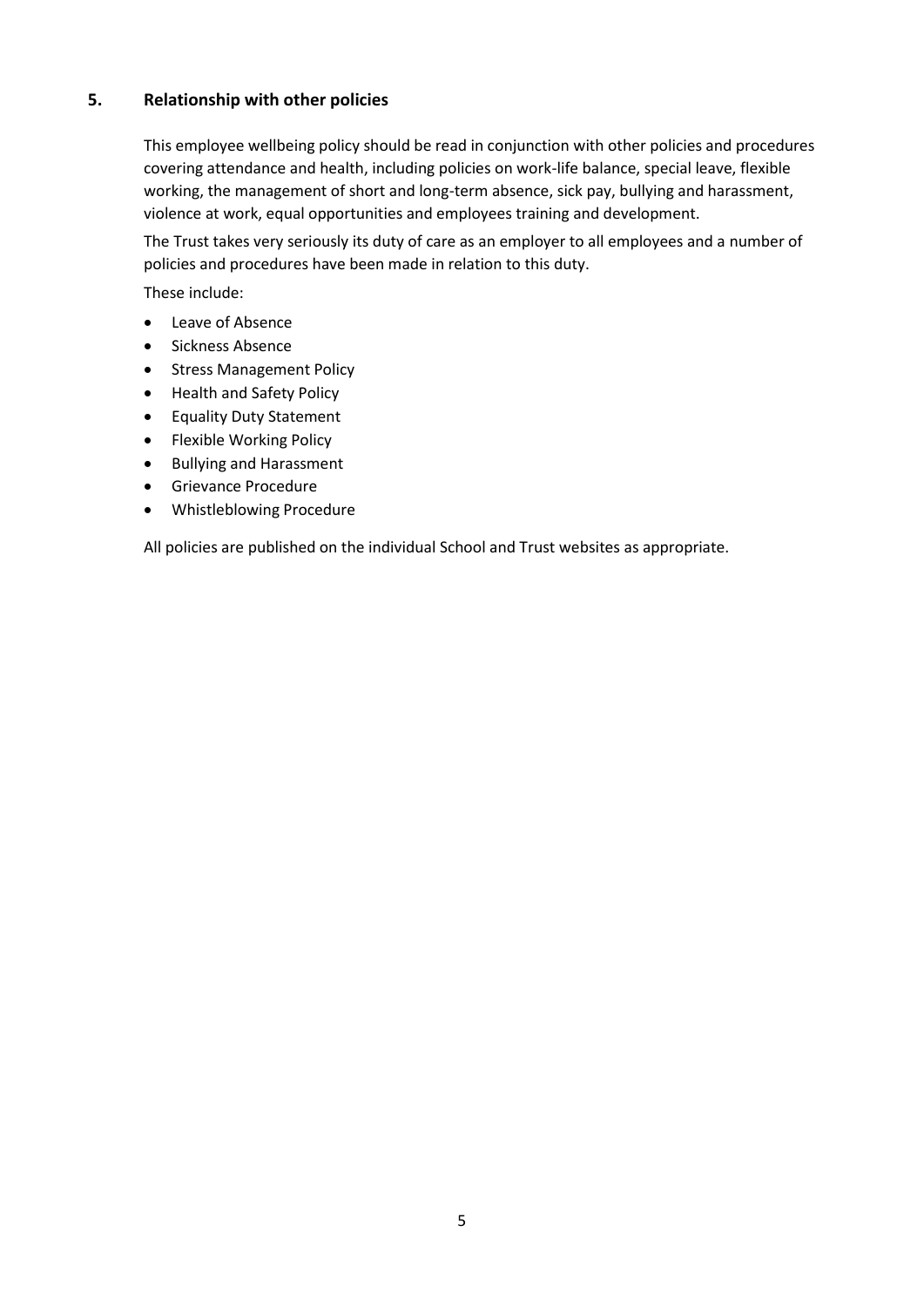# **Health & Safety Executives Management Standards**

# **Appendix 1**

#### **What are the Management Standards?**

HSE's Management Standards represent a set of conditions that, if present:

- demonstrate good practice through a step-by-step risk assessment approach
- allow assessment of the current situation using pre-existing data, surveys and other techniques
- promote active discussion and working in partnership with employees and their representatives, to help decide on practical improvements that can be made
- help simplify risk assessment for work-related stress by:
	- o identifying the main risk factors
	- o helping employers focus on the underlying causes and their prevention
	- o providing a yardstick by which organisations can gauge their performance in tackling the key causes of stress

They cover six key areas of work design that, if not properly managed, are associated with poor health, lower productivity and increased accident and sickness absence rates. The Management Standards are: **Demands** – this includes issues such as workload, work patterns and the work environment The standard is that:

- employees indicate that they are able to cope with the demands of their jobs; and
- systems are in place locally to respond to any individual concerns.

What should be happening:

- The organisation provides employees with adequate and achievable demands in relation to the agreed hours of work
- People's skills and abilities are matched to the job demands
- Jobs are designed to be within the capabilities of employees
- Employees' concerns about their work environment are addressed

**Control** – how much say the person has in the way they do their work The standard is that:

- employees indicate that they are able to have a say about the way they do their work
- systems are in place locally to respond to any individual concerns.

What should be happening/States to be achieved:

- Where possible, employees have control over their pace of work
- Employees are encouraged to use their skills and initiative to do their work
- Where possible, employees are encouraged to develop new skills to help them undertake new and challenging pieces of work
- The organisation encourages employees to develop their skills
- Employees have a say over when breaks can be taken
- Employees are consulted over their work patterns

**Support** – this includes the encouragement, sponsorship and resources provided by the organisation, line management and colleagues The standard is that:

6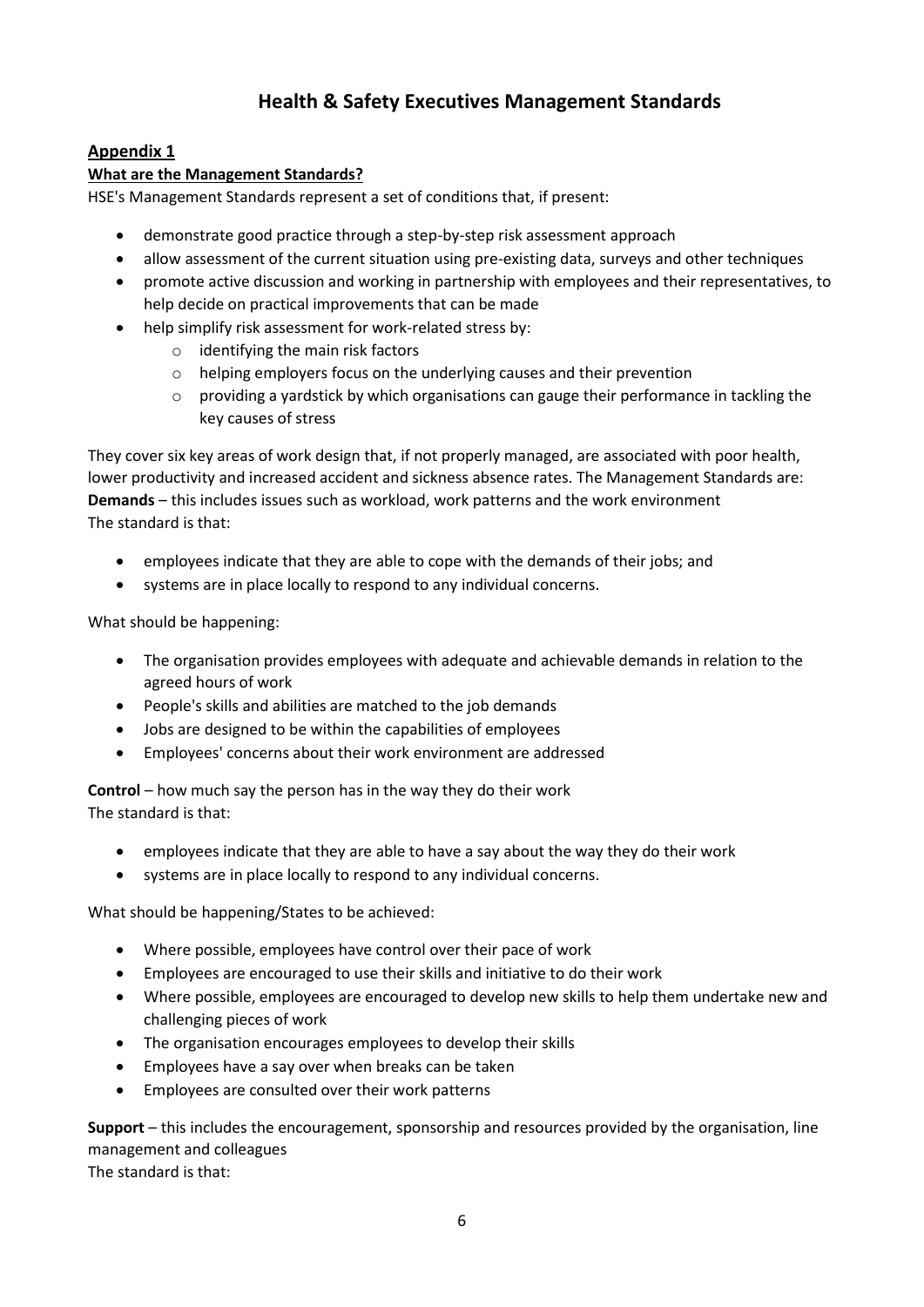- employees indicate that they receive adequate information and support from their colleagues and superiors; and
- systems are in place locally to respond to any individual concerns.

What should be happening/States to be achieved:

- The organisation has policies and procedures to adequately support employees
- Systems are in place to enable and encourage managers to support their staff
- Systems are in place to enable and encourage employees to support their colleagues
- Employees know what support is available and how and when to access it
- Employees know how to access the required resources to do

**Relationships** – this includes promoting positive working to avoid conflict and dealing with unacceptable behaviour

The standard is that:

- employees indicate that they are not subjected to unacceptable behaviours, e.g. bullying at work
- systems are in place locally to respond to any individual concerns.

What should be happening:

- The organisation promotes positive behaviours at work to avoid conflict and ensure fairness
- Employees share information relevant to their work
- The organisation has agreed policies and procedures to prevent or resolve unacceptable behaviour
- Systems are in place to enable and encourage managers to deal with unacceptable behaviour
- Systems are in place to enable and encourage employees to report unacceptable behaviour

**Role** – whether people understand their role within the organisation and whether the organisation ensures that they do not have conflicting roles The Standard is that:

- employees indicate that they understand their role and responsibilities
- systems are in place locally to respond to any individual concerns

What should be happening:

- The organisation ensures that, as far as possible, the different requirements it places upon employees are compatible
- The organisation provides information to enable employees to understand their role and responsibilities
- The organisation ensures that, as far as possible, the requirements it places upon employees are clear
- Systems are in place to enable employees to raise concerns about any uncertainties or conflicts they have in their role and responsibilities

**Change** – how organisational change (large or small) is managed and communicated in the organisation The Standard is that: